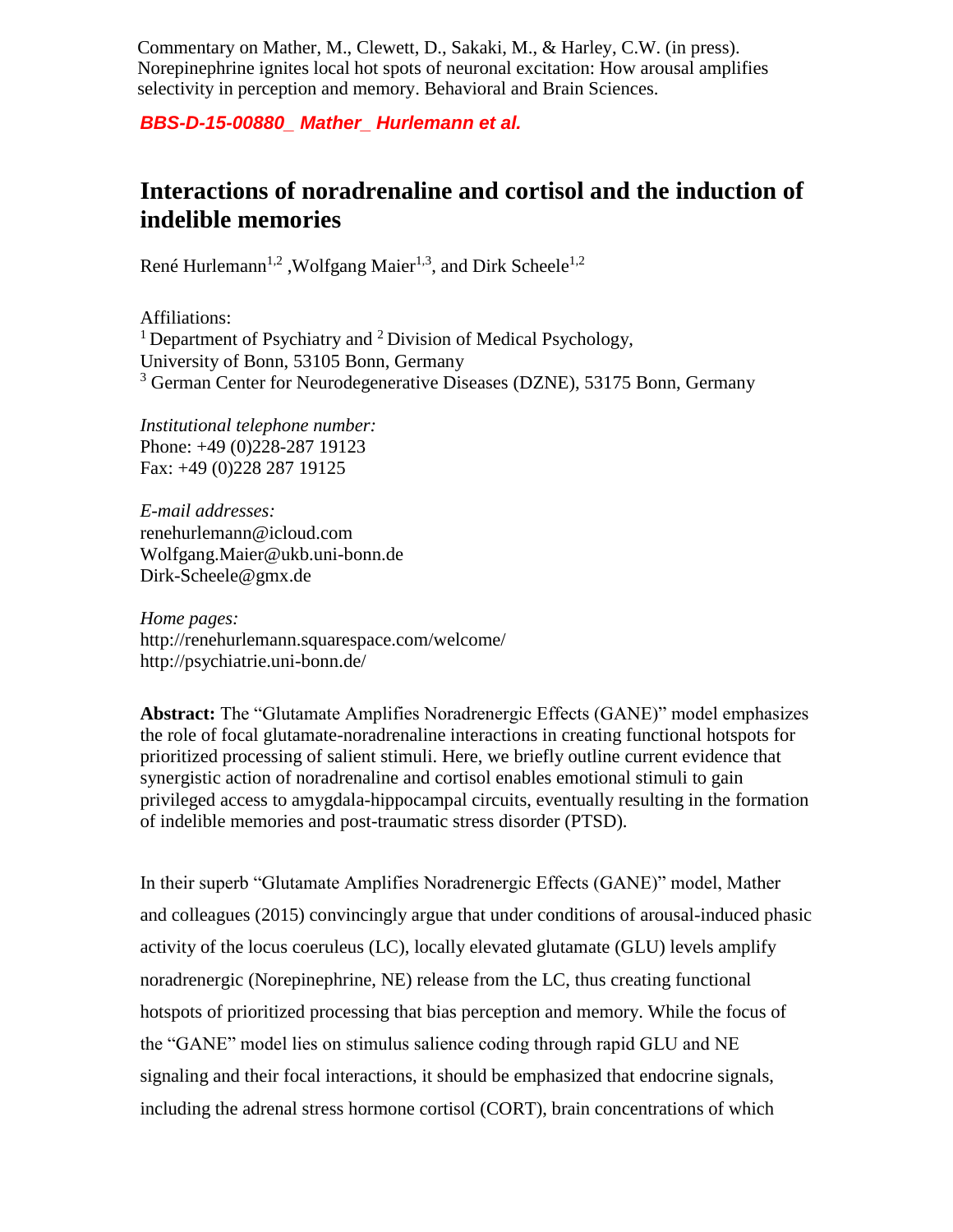peak within minutes as a result of hypothalamic-pituitary-adrenal (HPA) axis activation (de Kloet, Joels, & Holsboer 2005), also intimately interact with NE in order to code perceptual and mnemonic priority, especially under conditions of emotional arousal.

In functional magnetic resonance imaging (fMRI) experiments, emotional arousal is frequently operationalized by exposing subjects to facial displays of emotion, which evoke responses in specific functional subdivisions of the amygdala (Goossens et al. 2009, Hurlemann et al. 2008). One established means of segregating the neuromodulatory effects produced by NE, CORT, and their interactions, is pharmacological fMRI (phMRI) (Patin & Hurlemann 2011). By combining phMRI with histoprobabilistic maps of the subregional architecture of the amygdala (Goossens et al. 2009, Hurlemann et al. 2008), it was shown that blockade of  $\beta$ -noradrenergic receptors with the nonspecific antagonist propranolol (40 mg p.o.) desensitized the basolateral amygdala (BLA) (Hurlemann et al. 2010), which is consistent with behavioral data indicating that propranolol (40 mg p.o.) eliminated a facilitation of declarative learning from facial feedback (Mihov et al. 2010). In contrast, enhancement of BLA reactivity with the NE reuptake inhibitor (NARI) reboxetine (4 mg p.o.) produced a response bias towards fearful faces (Onur et al. 2009). Together, these results suggest that increases in NE signaling may be essential for converting the BLA – an area of the brain controlled by powerful inhibitory circuits (Ehrlich et al. 2009) – into a fear module (Onur et al. 2009). One interpretation of these findings is that phasic increases in endogenous NE signaling *per se* might be sufficient to code stimulus salience. However, due to its pivotal role in orchestrating fear memory acquisition and storage via N-methyl-d-aspartate (NMDA) receptor-mediated long-term potentiation (LTP) (Ehrlich et al. 2009), the BLA may be a locus of extensive GLU-NE interactions, such that observations of a reboxetine-induced increase in BLA signals may, in fact, support the "GANE" model (Mather et al. 2015).

In addition to rapid neuromodulatory effects mediated by NE, emotional arousal elicits heightened adrenal release of CORT, which feeds back on the amygdala and hippocampus via activation of mineralocorticoid and glucocorticoid receptors in these regions (de Kloet et al. 2005). Experimentally, this endocrine response can be mimicked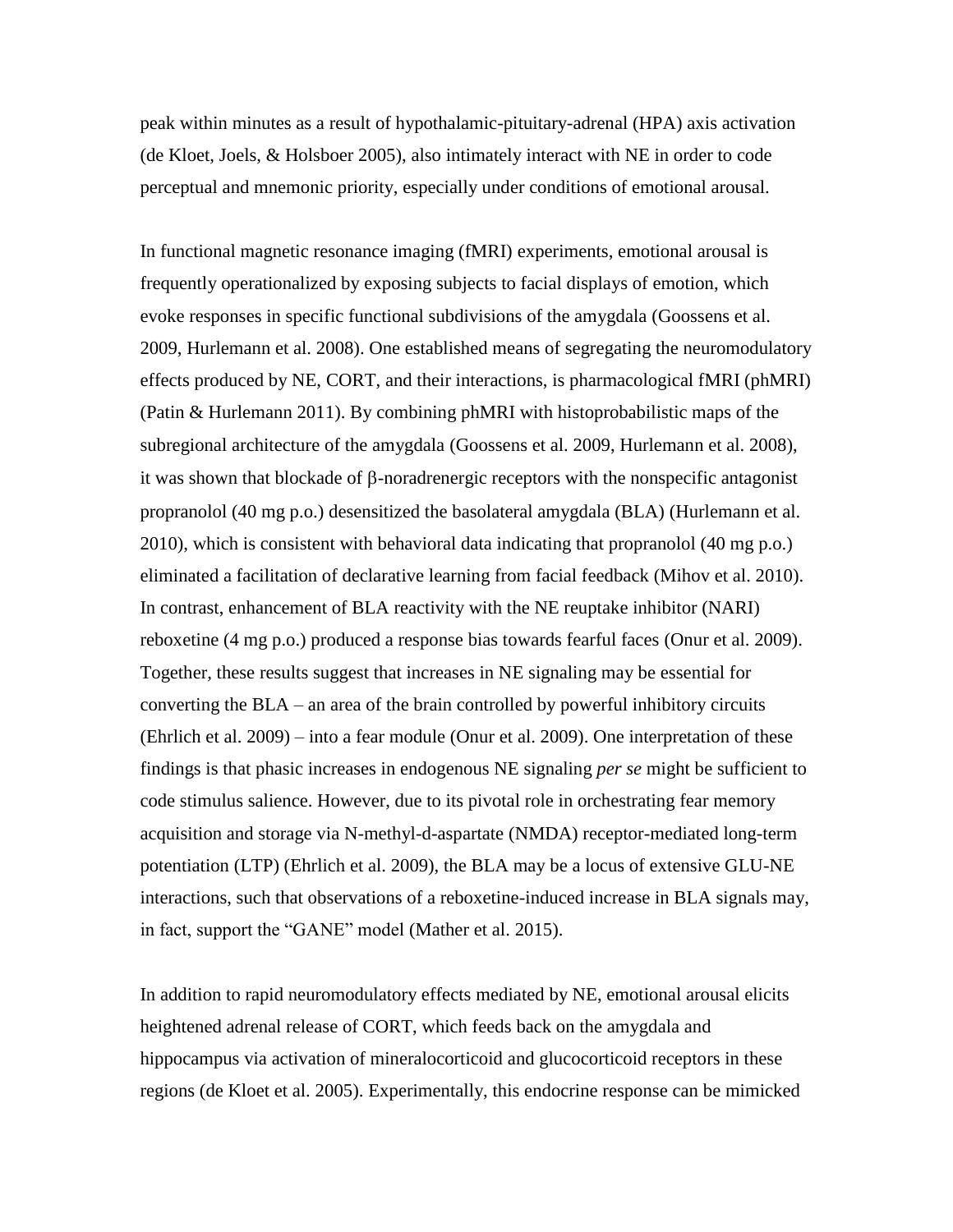by exogenous administration of synthetic CORT (20-40 mg p.o.), and studies based on this challenge have not only noted a desensitization of the amygdala during fear conditioning (Merz et al. 2010) and reward anticipation (Montoya, Bos, Terburg, Rosenberger, & van Honk 2014), but have also detected timing-dependent changes in hippocampal memory functions. Specifically, when coinciding with declarative memory encoding, stress levels of CORT enhance long-term recall (Buchanan & Lovallo 2001), whereas their occurrence during retrieval impairs performance (de Quervain, Roozendaal, Nitsch, McGaugh, & Hock 2000).

Most importantly, endogenous CORT and NE signals do not act in isolation, and there is accumulating experimental evidence that co-activation of both systems under emotional arousal is crucial for facilitating amygdala-hippocampal interplay during declarative memory formation. The resultant advantage of privileged declarative encoding of salient stimuli, however, comes at the expense of reduced recall of preceding and following information. This peri-emotional amnesia is  $BLA$  as well as  $\beta$ -noradrenergic dependent (Hurlemann 2006, Hurlemann et al. 2005, Hurlemann, Wagner, et al. 2007, Strange, Hurlemann, & Dolan 2003) and further amplified, in both magnitude and temporal extent, by combined pre-learning administration of exogenous CORT (30 mg p.o.) and reboxetine (4 mg p.o.), thus suggesting synergistic NE-CORT interactions (Hurlemann 2008, Hurlemann, Matusch, et al. 2007). The same pharmacological intervention was found to induce a negative response bias towards fearful faces in the centromedial nucleus of the amygdala (CMA), an effect that was absent when CORT levels were augmented alone (Kukolja et al. 2008). Evidence indicates that response shifts mediated by CORT, NE, and their interactions are not restricted to the CMA but propagate to interconnected areas including the dorsal striatum, which can be prevented by blockade of mineralocorticoid receptors with spironolactone (400 mg p.o.) (Vogel et al. 2015).

Collectively, these findings argue for a reallocation of neural resources as a function of CORT and NE co-activation under emotional arousal, hence enabling prioritized access to the salience network and memory stores. Obviously, this mechanism confers costs and benefits, evident in a larger devotion of amygdala-hippocampal resources during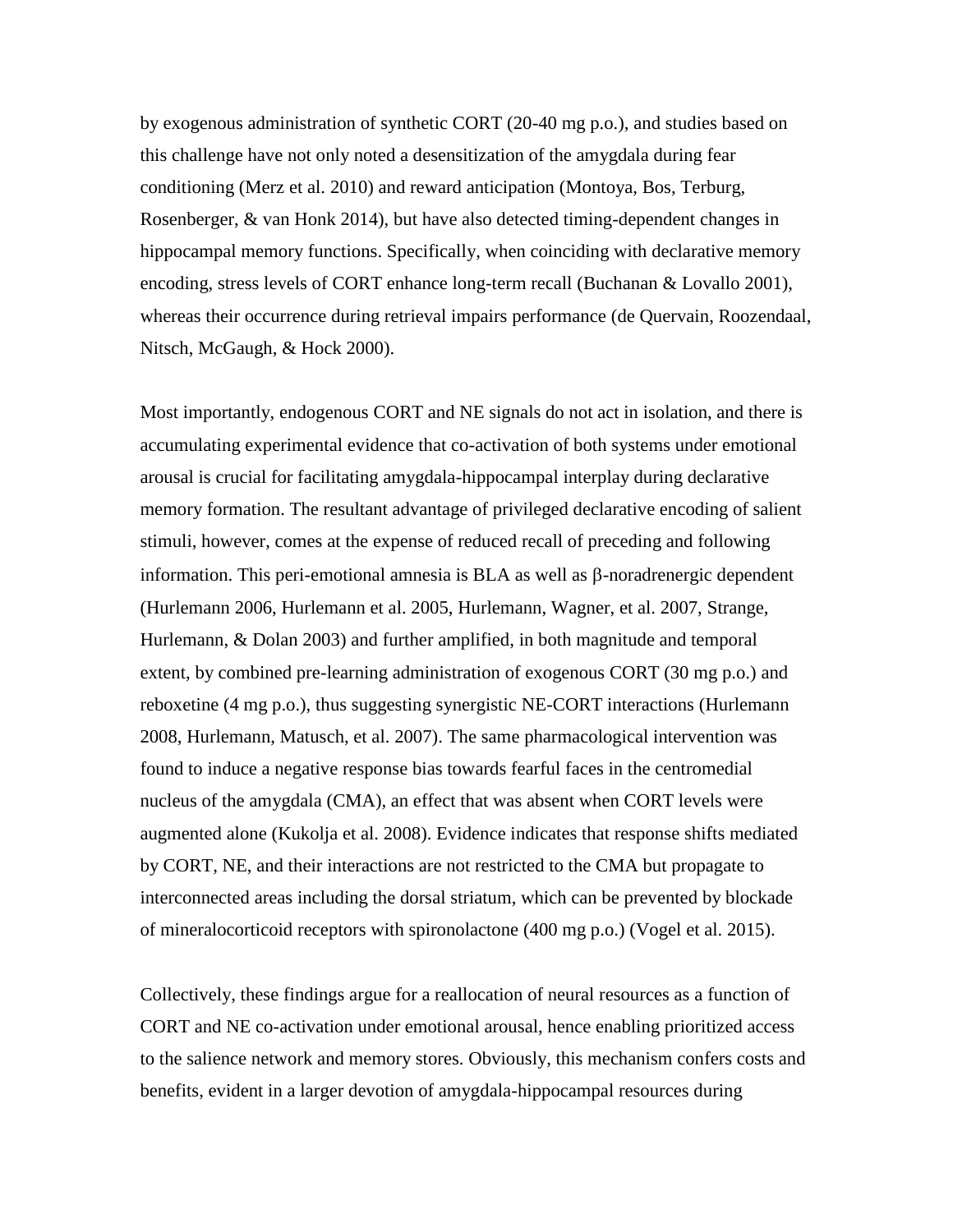encoding (Kukolja, Klingmuller, Maier, Fink, & Hurlemann 2011) and prefrontal cortex (PFC) deactivation (van Stegeren, Roozendaal, Kindt, Wolf, & Joels 2010). It has been conceptualized that such co-occurrence of deficient top-down control from PFC and enhanced amygdala-hippocampal interactions under conditions of heightened CORT and NE release may result in hypermnesia for emotional events, which – when manifest in extreme forms – is pathognomonic of post-traumatic stress disorder (PTSD) (Hurlemann 2008). Converging support for this etiological model comes from preclinical (Bryant, McGrath, & Felmingham 2013) and clinical studies (Nicholson, Bryant, & Felmingham 2014), both suggesting that NE and CORT co-activation predisposes to the development of indelible memories. Future research addressing the mechanistic underpinnings of arousal-induced memory distortions in PTSD should therefore not only focus on neurotransmitter interactions between GLU and NE, as outlined by the "GANE" model (Mather et al. (2015), but also take the interplay of NE and endocrine players including CORT into perspective, which may promote long-term adaptive changes through genomic modifications in addition to rapid nongenomic effects (de Kloet et al. 2005).

## **References**

Bryant, R. A., McGrath, C. & Felmingham, K. L. (2013) The roles of noradrenergic and glucocorticoid activation in the development of intrusive memories. *PLoS One*  8(4): e62675.

Available at: http://www.ncbi.nlm.nih.gov/pubmed/23658640

Buchanan, T. W. & Lovallo, W. R. (2001) Enhanced memory for emotional material following stress-level cortisol treatment in humans. *Psychoneuroendocrinology*  26(3): 307-317.

Available at: http://www.ncbi.nlm.nih.gov/pubmed/11166493

- de Kloet, E. R., Joels, M. & Holsboer, F. (2005) Stress and the brain: from adaptation to disease. *Nature Reviews Neuroscience* 6(6): 463-475. Available at: http://www.ncbi.nlm.nih.gov/pubmed/15891777
- de Quervain, D. J., Roozendaal, B., Nitsch, R. M., McGaugh, J. L. & Hock, C. (2000) Acute cortisone administration impairs retrieval of long-term declarative memory in humans. *Nature Neuroscience* 3(4): 313-314. Available at: http://www.ncbi.nlm.nih.gov/pubmed/10725918
- Ehrlich, I., Humeau, Y., Grenier, F., Ciocchi, S., Herry, C. & Luthi, A. (2009) Amygdala inhibitory circuits and the control of fear memory. *Neuron* 62(6): 757-771. Available at: http://www.ncbi.nlm.nih.gov/pubmed/19555645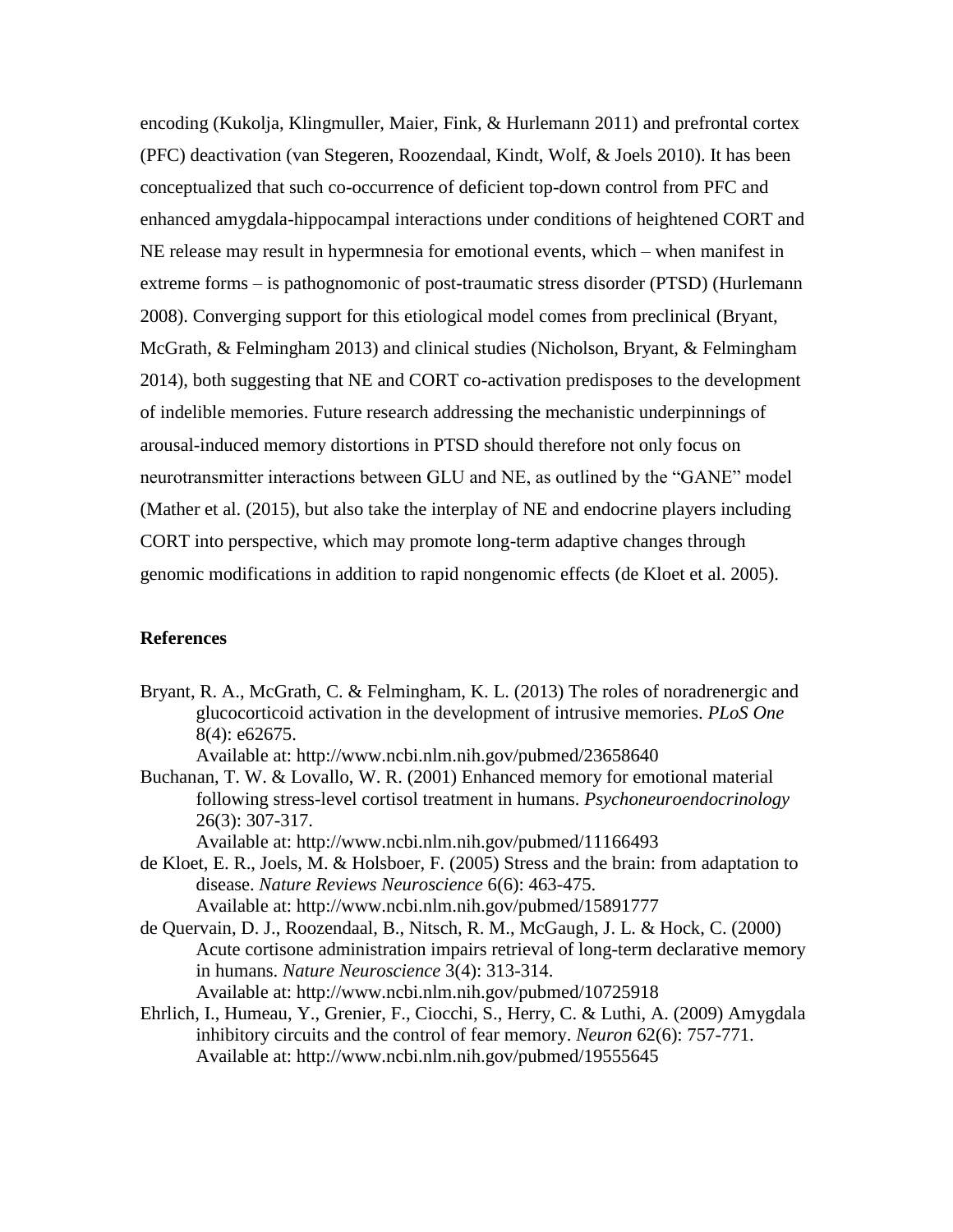- Goossens, L., Kukolja, J., Onur, O. A., Fink, G. R., Maier, W., Griez, E., Schruers, K. & Hurlemann, R. (2009) Selective processing of social stimuli in the superficial amygdala. *Human Brain Mapping* 30(10): 3332-3338. Available at: http://www.ncbi.nlm.nih.gov/pubmed/19347877
- Hurlemann, R. (2006) Noradrenergic control of emotion-induced amnesia and hypermnesia. *Reviews in the Neurosciences* 17(5): 525-532. Available at: http://www.ncbi.nlm.nih.gov/pubmed/17180877
- Hurlemann, R. (2008) Noradrenergic-glucocorticoid mechanisms in emotion-induced amnesia: from adaptation to disease. *Psychopharmacology* 197(1): 13-23. Available at:<http://www.ncbi.nlm.nih.gov/pubmed/18038126>
- Hurlemann, R., Hawellek, B., Matusch, A., Kolsch, H., Wollersen, H., Madea, B., Vogeley, K., Maier, W. & Dolan, R. J. (2005) Noradrenergic modulation of emotion-induced forgetting and remembering. *Journal of Neuroscience* 25(27): 6343-6349.

Available at: http://www.ncbi.nlm.nih.gov/pubmed/16000624

- Hurlemann, R., Matusch, A., Hawellek, B., Klingmuller, D., Kolsch, H., Maier, W. & Dolan, R. J. (2007) Emotion-induced retrograde amnesia varies as a function of noradrenergic-glucocorticoid activity. *Psychopharmacology* 194(2): 261-269. Available at: http://www.ncbi.nlm.nih.gov/pubmed/17588225
- Hurlemann, R., Rehme, A. K., Diessel, M., Kukolja, J., Maier, W., Walter, H. & Cohen, M. X. (2008) Segregating intra-amygdalar responses to dynamic facial emotion with cytoarchitectonic maximum probability maps. *Journal of Neuroscience Methods* 172(1): 13-20.

Available at: http://www.ncbi.nlm.nih.gov/pubmed/18486975

Hurlemann, R., Wagner, M., Hawellek, B., Reich, H., Pieperhoff, P., Amunts, K., Oros-Peusquens, A. M., Shah, N. J., Maier, W. & Dolan, R. J. (2007) Amygdala control of emotion-induced forgetting and remembering. *Neuropsychologia* 45(5): 877- 884.

Available at: http://www.ncbi.nlm.nih.gov/pubmed/17027866

- Hurlemann, R., Walter, H., Rehme, A. K., Kukolja, J., Santoro, S. C., Schmidt, C., Schnell, K., Musshoff, F., Keysers, C., Maier, W., Kendrick, K. M. & Onur, O. A. (2010) Human amygdala reactivity is diminished by the beta-noradrenergic antagonist propranolol. *Psychological Medicine* 40(11): 1839-1848. Available at: http://www.ncbi.nlm.nih.gov/pubmed/20102667
- Kukolja, J., Klingmuller, D., Maier, W., Fink, G. R. & Hurlemann, R. (2011) Noradrenergic-glucocorticoid modulation of emotional memory encoding in the human hippocampus. *Psychological Medicine* 41(10): 2167-2176. Available at: http://www.ncbi.nlm.nih.gov/pubmed/21375794
- Kukolja, J., Schlapfer, T. E., Keysers, C., Klingmuller, D., Maier, W., Fink, G. R. & Hurlemann, R. (2008) Modeling a negative response bias in the human amygdala by noradrenergic-glucocorticoid interactions. *Journal of Neuroscience* 28(48): 12868-12876.

Available at: http://www.ncbi.nlm.nih.gov/pubmed/19036981